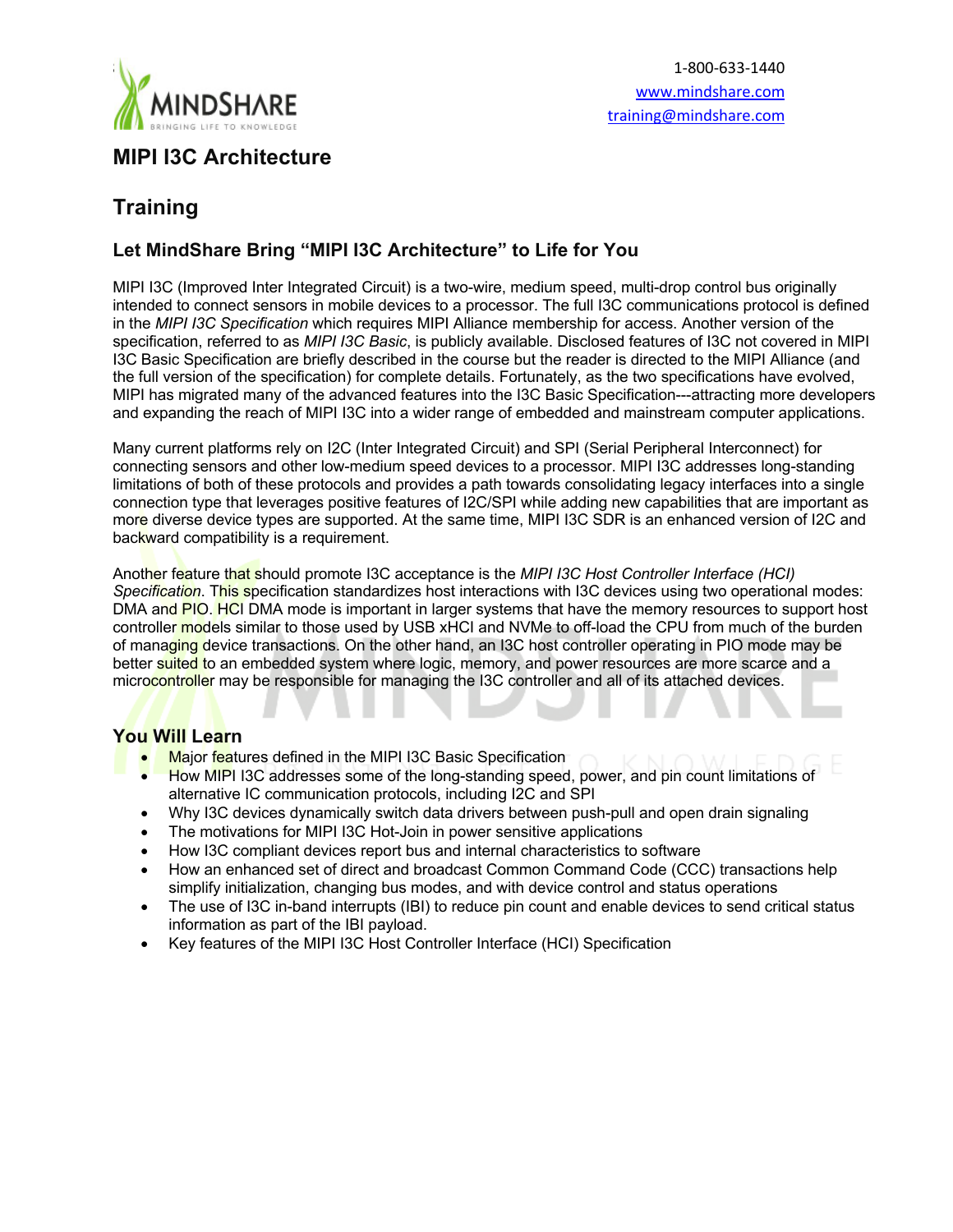

#### **Who Should Attend?**

This MindShare course is designed for hardware/software engineers and others needing detailed coverage of MIPI I3C protocol.

### **Course Length**: 3 Days

## **Course Outline**:

- Key Specifications
	- o MIPI I3C Specification and the MIPI I3C Basic Specification
	- o MIPI I3C Host Controller Interface (HCI) Specification
- 13C Background & Overview of Key Features
	- o Limitations of I2C/SPI protocols and I2C features carried forward into I3C
	- o I3C bus topology: controllers, targets, routers, bridges
	- o Default two-wire half-duplex signal interface and the multi-lane data option
	- o Dynamic switching between open-drain and push-pull data signaling
	- o Interleaved protocols: I3C Single Data Rate (SDR), High Data Rates (HDR), legacy I2C
	- o Standardized configuration model
	- o Static, dynamic, and group addresses
	- o Private read/write and Common Command Code (CCC) transactions
	- o Improved bus error detection, reporting, and recovery
	- o In-band Interrupts (IBIs) replace external interrupts
	- o **Hot-join capability enables devices to be added after bus configuration**
- Device Capability Discovery
	- o Required and optional feature support
	- o **13C** characteristics registers and I2C Legacy Virtual Register (LVR)
	- o **Accessing device capabilities and advanced capabilities**
- Bus Communications Basics
	- o Private read/writes and Common Command Code (CCC) messages
	- o Introduction to default SDR protocol: controller and target roles
	- o Inactive bus conditions: idle, available, free
	- o Motivations for dynamic switching between open drain and push-pull signaling
	- o I3C broadcast address and arbitration events
	- Bus Activity states for power conservation
- I3C Single Data Rate (SDR) Message Details
	- o Private read/write transfer examples
		- o Direct and broadcast CCC message examples
		- o Managing maximum read length (MRL) and maximum write length (MWL)
		- o Programming and using group addresses
- Bus Initialization and Dynamic Address Assignment (DAA)
	- o Motivations for DAA; reducing conflicts, IBI priority, hot-join support
	- o After reset/power-up: static addresses and PIDs
	- o Key CCC messages used for DAA
	- o Hot-join and DAA
	- Hot-Join Mechanism
		- o Motivations
		- o In-band reset vs. sideband wake events
		- o Hot-join arbitration and request sequence
		- o Dynamic address assignment for newly discovered devices